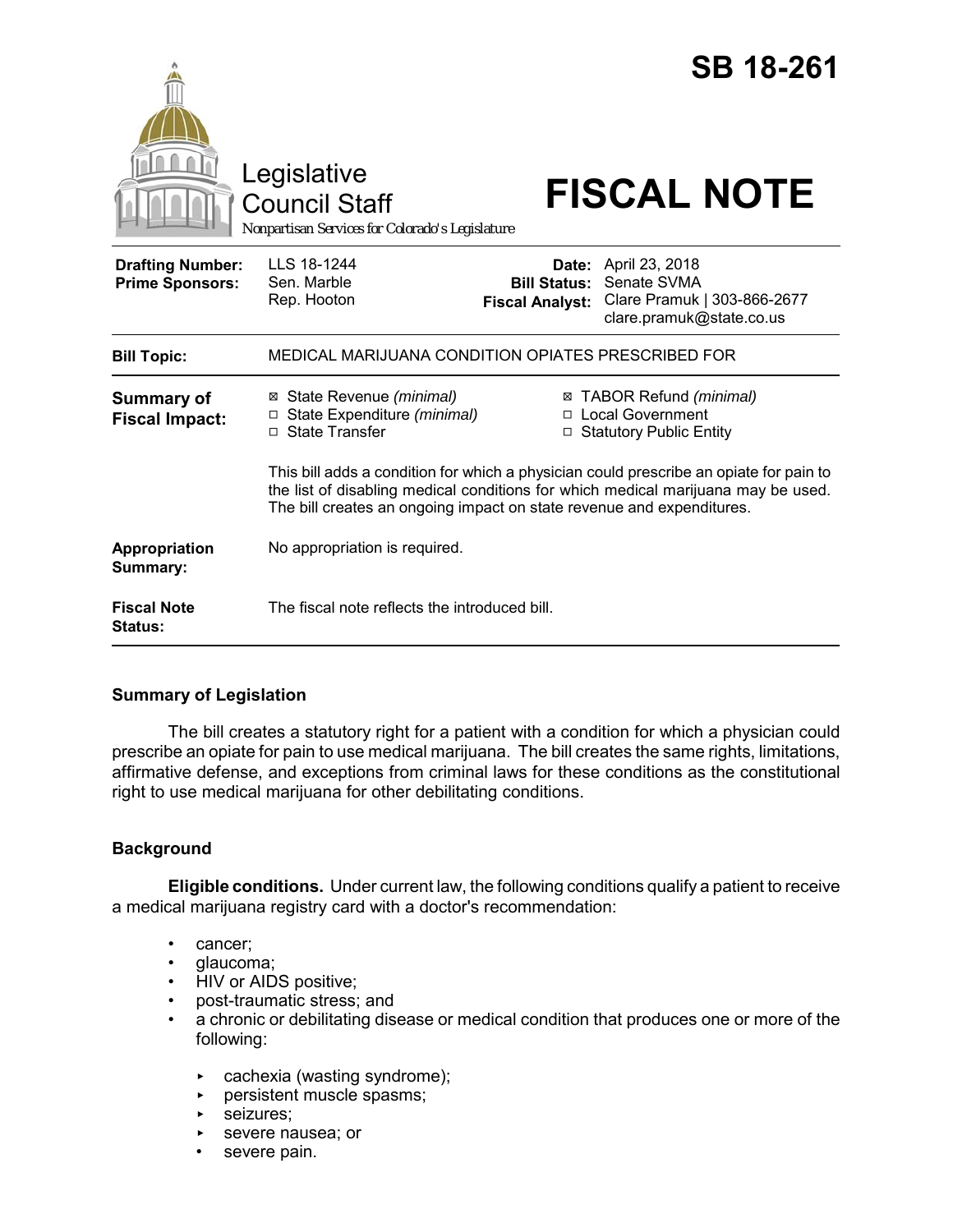April 23, 2018

**Medical marijuana registry program information.** According to the Colorado Department of Public Health and Environment (CDPHE), as of February 28, 2018, there are 93,314 persons authorized to use medical marijuana; 314 of whom are under the age of 18.

**Marijuana taxes.** Retail marijuana is subject to a 15 percent excise tax (on the wholesale price of marijuana) and a 15 percent special sales tax and any additional sales taxes levied by the local jurisdiction. Provided a person has been diagnosed with a qualifying debilitating medical condition, he or she may choose to enroll on the medical marijuana registry. After paying a \$15 fee to become registered, medical marijuana patients can purchase medical marijuana, which is exempt from the excise and special sales taxes, but subject to the 2.9 percent state sales tax and local sales taxes. Excise taxes collected on the sale of retail marijuana are transferred from the General Fund to the Building Excellent Schools Today (BEST) Fund and the Public School Fund and sales taxes collected are transferred to the Marijuana Tax Cash Fund.

### **State Revenue and TABOR Refund**

Beginning in FY 2018-19, this bill may both increase and decrease state revenue as described below. Overall, the net impact on state revenue and the TABOR refund is assumed to be minimal.

**Fee impact on individuals.** The bill may increase state cash fund revenue if more persons choose to enroll on the medical marijuana registry. Persons enrolling on the registry pay a \$15 annual fee to the CDPHE to receive a registry card. These fees are deposited into the Medical Marijuana Program Cash Fund and are used to pay the costs of administering the registry.

**Increases in sales tax revenue.** Persons with a condition for which a physician could prescribe an opiate for pain, who are not currently using retail marijuana, will be able to purchase medical marijuana with a registry card. The increase in medical marijuana purchases will increase state sales tax revenue deposited in the Marijuana Tax Cash Fund. This amount is expected to be minimal.

**Decreases in excise tax and special sales tax revenue.** If persons aged 21 and over who choose to enroll on the registry with a condition for which a physician could prescribe an opiate for pain are currently using retail marijuana and begin to purchase medical marijuana, excise tax and special sales tax revenue collected on retail marijuana will decrease. This analysis assumes that any change in revenue is marginal and the overall impact is minimal.

#### **State Expenditures**

Beginning in FY 2018-19, this bill may increase cash fund expenditures and workload in the CDPHE to update its rules, and to process and monitor additional enrollment on the medical marijuana registry. As of this writing, any change is assumed to be minimal. Should the volume of new registry applications exceed existing capacity, this analysis assumes the department will request additional appropriations through the annual budget process.

To the extent that less revenue is collected from the excise and special sales taxes on retail marijuana, expenditures will decrease for the BEST Program, Public School Fund, and programs funded through the Marijuana Tax Cash Fund. Any decrease is expected to be minimal.